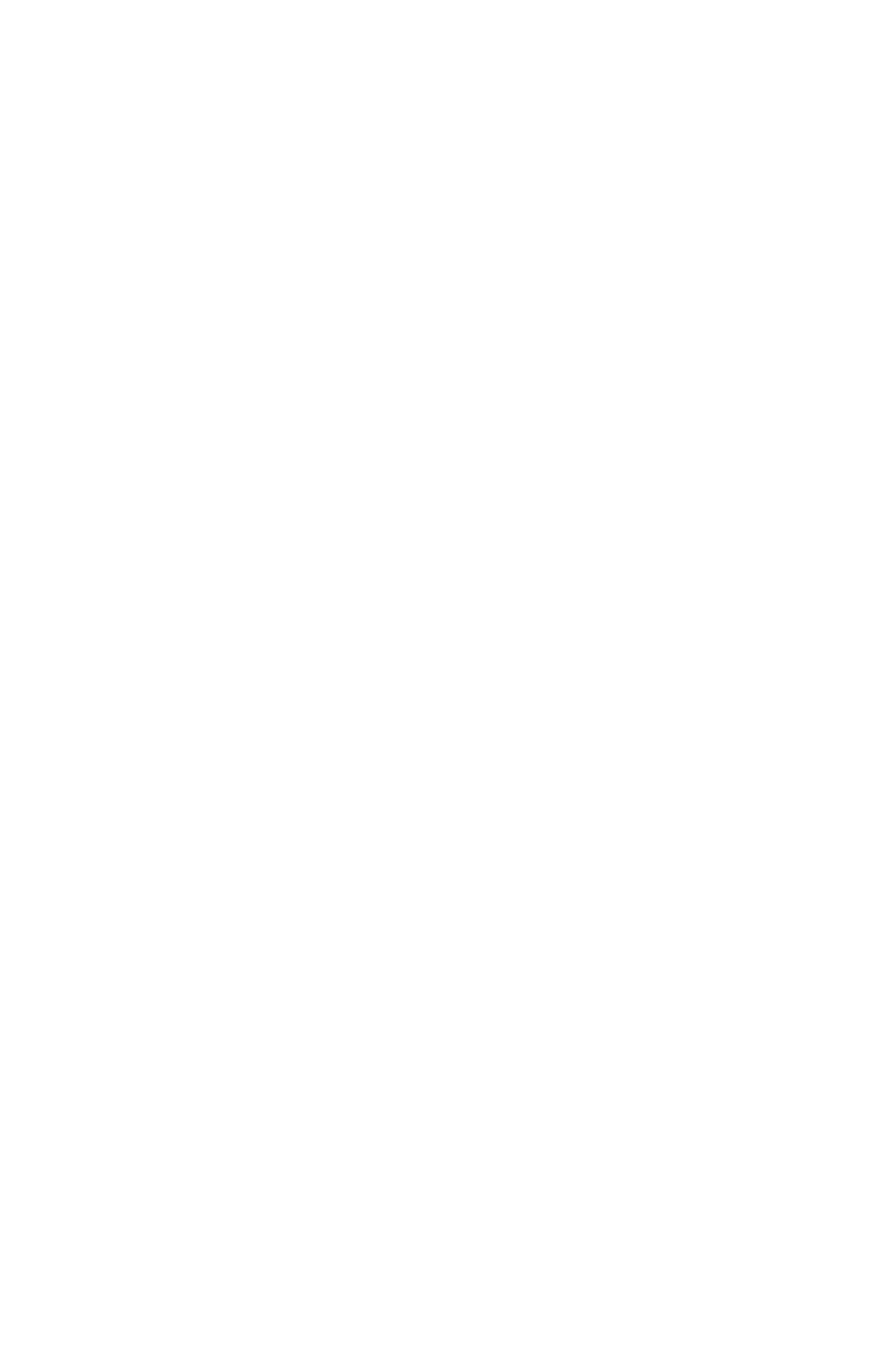# **AGENDA**

| $8:30 - 4:00$  | Conference Registration Open                                                                              |  |
|----------------|-----------------------------------------------------------------------------------------------------------|--|
| $8:30 - 9:00$  | <b>Breakfast Buffet</b>                                                                                   |  |
| $9:00 - 9:15$  | Welcoming Remarks-Charles Strain, Professor of<br>Religious Studies and Former VP for Academic<br>Affairs |  |
| $9:15 - 10:45$ | Keynote Presentation-Todd Zakrajsek, University of<br>North Carolina at Chapel Hill                       |  |
| 10:45 - 11:00  | Morning Break & Coffee                                                                                    |  |
| 11:00 - 12:00  | <b>Concurrent Session I</b>                                                                               |  |
| $12:00 - 1:00$ | Lunch & Recognition Ceremony                                                                              |  |
| $1:00 - 2:00$  | <b>Concurrent Session II</b>                                                                              |  |
| $2:00 - 2:15$  | Afternoon Break                                                                                           |  |
| $2:15 - 3:15$  | <b>Concurrent Session III</b>                                                                             |  |
| $3:15 - 3:30$  | Break & Resource Fair                                                                                     |  |
| $3:30 - 4:30$  | Workshop with Todd Zakrajsek & Resource Fair                                                              |  |
| $3:15 - 5:00$  | Reception & Resource Fair                                                                                 |  |
|                |                                                                                                           |  |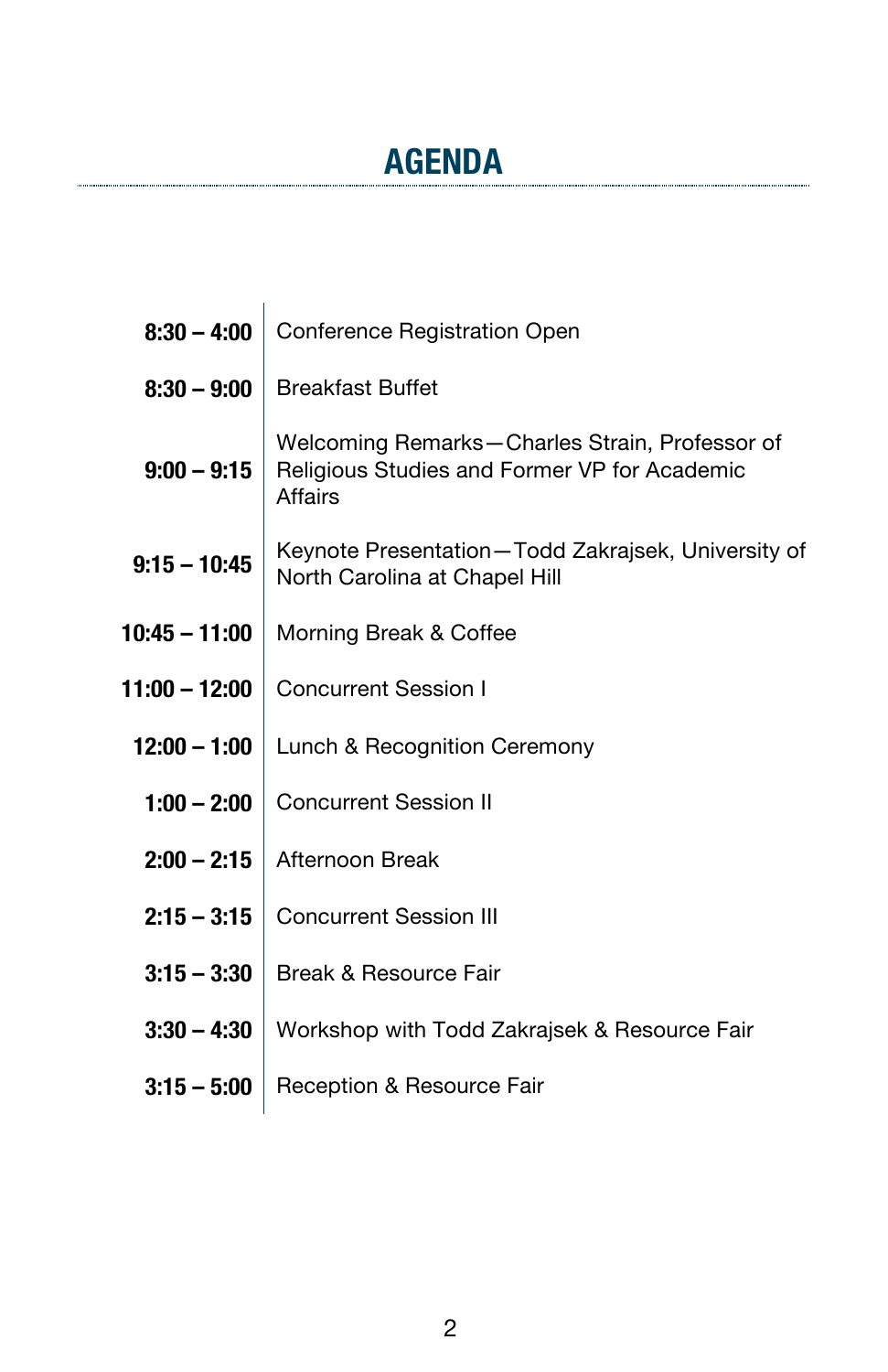# **2015 SCHEDULE AT A GLANCE**

|                | <b>Room 8002</b>                                                                             | <b>Room 8005</b>                           | <b>Room 8009</b>                                |
|----------------|----------------------------------------------------------------------------------------------|--------------------------------------------|-------------------------------------------------|
| $9:00 - 10:45$ |                                                                                              | Keynote Address -<br><b>Todd Zakrajsek</b> | Overflow<br>seating                             |
| 11:00-12:00    | A Report and<br>Reflection on an<br><b>Ongoing Laptop-</b><br>Required<br>Initiative (panel) |                                            | Rethinking<br>Assumptions                       |
| 12:00-1:00     |                                                                                              | Lunch &<br>Recognition<br>Ceremony         | Overflow<br>seating                             |
| $1:00 - 2:00$  |                                                                                              |                                            | Experimenting<br>with Reflection                |
| $2:15 - 3:15$  | <b>Guiding Students</b><br>in Metacognition<br>(workshop)                                    |                                            | Teaching<br><b>Diverse Student</b><br>Audiences |
| 3:30-4:30      |                                                                                              | Workshop with<br><b>Todd Zakrajsek</b>     |                                                 |
| 4:30-5:00      |                                                                                              |                                            |                                                 |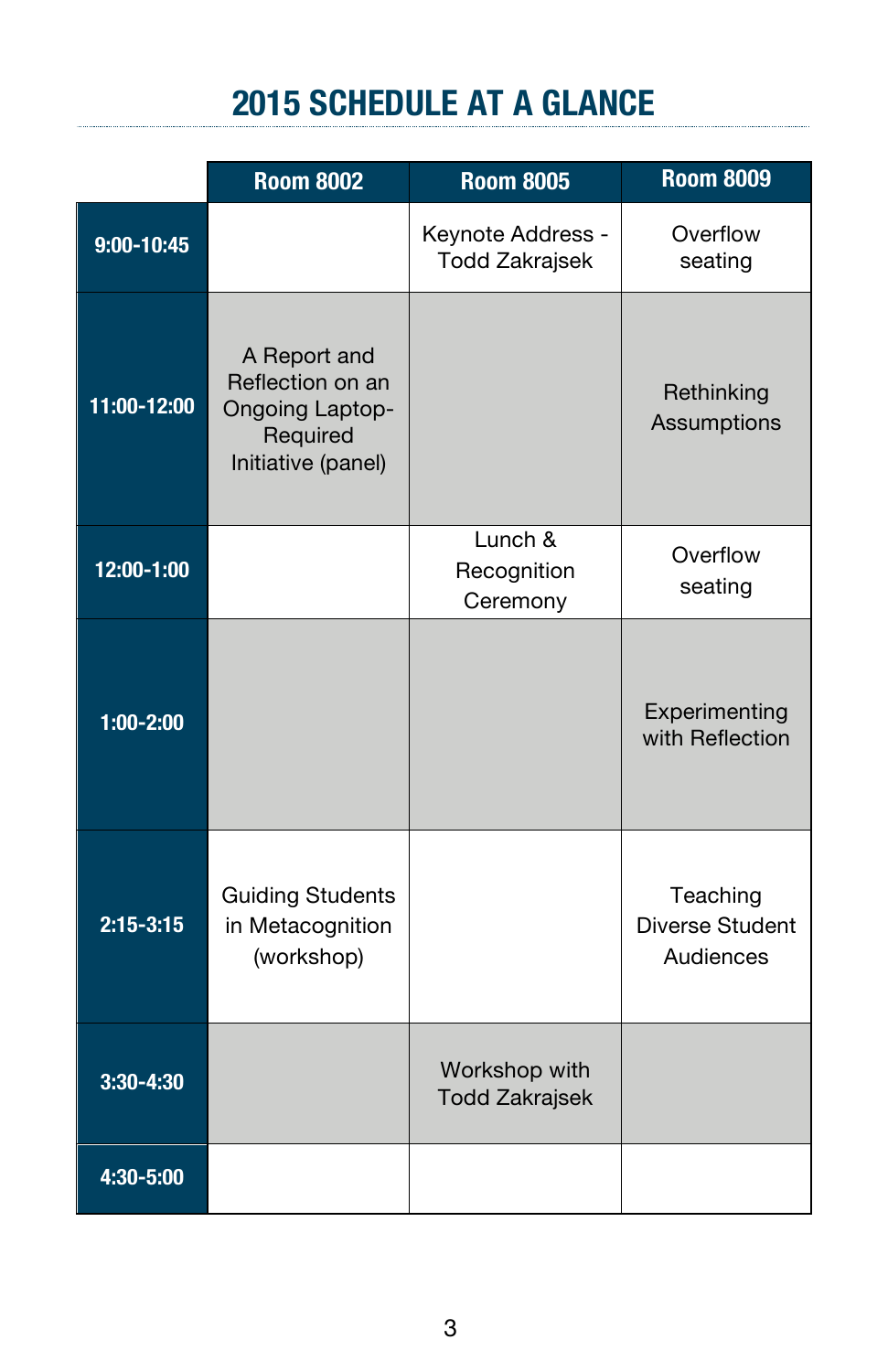# **2015 SCHEDULE AT A GLANCE**

| <b>Room 8010</b>                                              | <b>Room 8011</b>                                                                                                            | <b>Foyer</b>                        |
|---------------------------------------------------------------|-----------------------------------------------------------------------------------------------------------------------------|-------------------------------------|
|                                                               |                                                                                                                             |                                     |
| <b>Supporting Student</b><br>Engagement<br>PechaKucha Session |                                                                                                                             |                                     |
|                                                               |                                                                                                                             |                                     |
| <b>Student Insights</b>                                       | Crowd Sourcing for<br><b>Best Practices: Helping</b><br><b>Students Succeed with</b><br><b>Better Writing</b><br>(workshop) |                                     |
| <b>Active Learning</b>                                        |                                                                                                                             |                                     |
|                                                               |                                                                                                                             | Reception &<br><b>Resource Fair</b> |
|                                                               |                                                                                                                             | Reception &<br>Resource Fair        |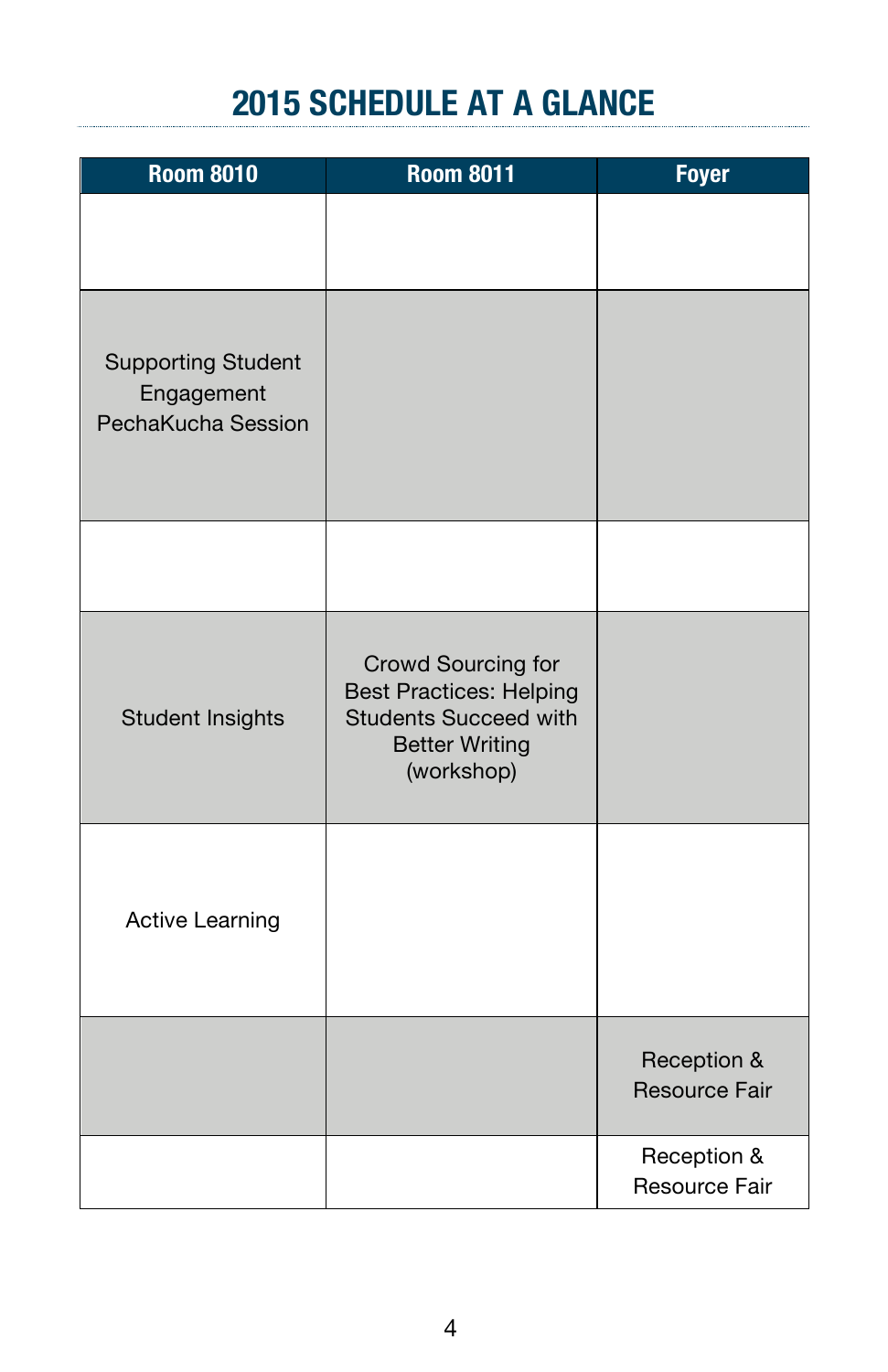# **SESSIONS**

### **9:00 – 10:45**

### **Keynote Address**

Room 8005

### **The New Science of Learning: How Research is Revolutionizing the Way We Teach**

**Todd Zakrajsek**, University of North Carolina at Chapel Hill Many educators continue to struggle with how best to proceed from delivering lectures to creating truly effective learning environments. In addition, students struggle to understand the best way to learn in our classrooms. The result can be class sessions that are difficult and frustrating to teach with students who appear apathetic and indifferent toward learning. In this session, we will look at how effective evidencebased teaching practices can be aligned with effective evidence-based learning strategies.

### **11:00 – 12:00**

### **A Report and Reflection on an Ongoing Laptop-Required Initiative**

Room 8002

### **Michael Moore**, **Peter Vandenberg**, **Nathan Fink**, and **Alan Ackman**, Writing, Rhetoric & Discourse

Our Departmental Laptop-Required Initiative has accumulated evidence of its effects and efficacy since its inception in 2012, in a curriculum that focuses on research, writing, collaboration, and using technology in the service of meaning making. Our presentation will include data from Online Teaching Evaluations and Instructor feedback and reports. Each presenter on the panel will connect our laptop initiative experiences and accumulated data to faculty teaching in different disciplines in order to highlight productive uses of a laptop pedagogy across disciplines.

### **Rethinking Assumptions**

Room 8009

### **Reflecting on Learning Support Roles to Enhance Instructional Effectiveness**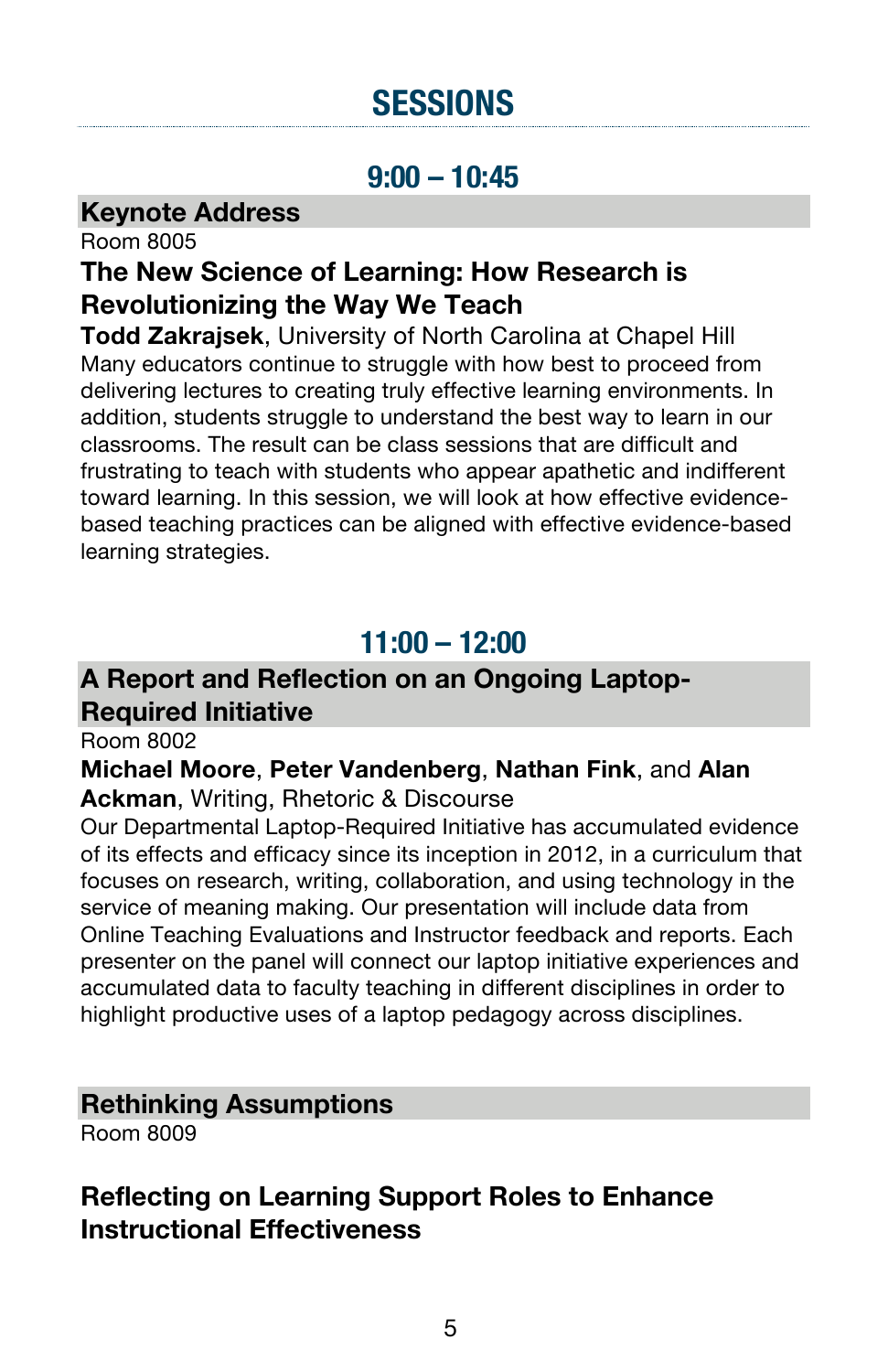**Denise Nacu** (School of Design), **Caitlin K. Martin** (Digital Youth Network, DePaul), and **Nicole Pinkard** (School of Design) What roles do we play as educators, and how can technology enhance our ability to play them? Drawing from research, we will share a framework that describes ways that educators support learning online and face-to-face. Reflecting on these roles--and understanding how technology can enable or enhance them—provides an approach for effective instructional design.

### **Challenging Our Assumptions: First-Year Students' Understanding About Diversity & Social Justice D. Scott Tharp**, **Toni Fitzpatrick**, and **Rebecca Pinchuk**, Student Affairs

First-year students have rich experiences related to diversity and social justice faculty should learn and leverage to advance student learning. Research conducted using DePaul student reflection papers reveals unique insights, opportunities, and challenges faculty might consider to increase their impact when engaging diverse topics in the classroom.

### **Critiques of Student-Led Activities in the Classroom**

### **Craig Miller**, School of Computing

Despite the popularity of the flipped classroom, an increasing body of research has challenged the effectiveness of student-led problem-based activities. I review the evidence against these student-led activities and the theory underlying it. I then present alternative, evidence-based learning practices, which include presenting worked examples and eliciting explanations from students.

# **Supporting Student Engagement PechaKucha Session**

Room 8010

Speakers: **Thomas Berry** (College of Business), **Anna Souchuk** (College of Liberal Arts and Social Sciences), **Tim Sparkes** (College of Health and Science), and **Daniel Makagon** (College of Communication)

Facilitator: **Elissa Foster** (College of Communication)

Join us for a series of concise, fast-paced presentations with recipients of the 2014 Quality of Instruction Council (QIC) Excellence in Teaching Award. Each speaker will share their approach to supporting student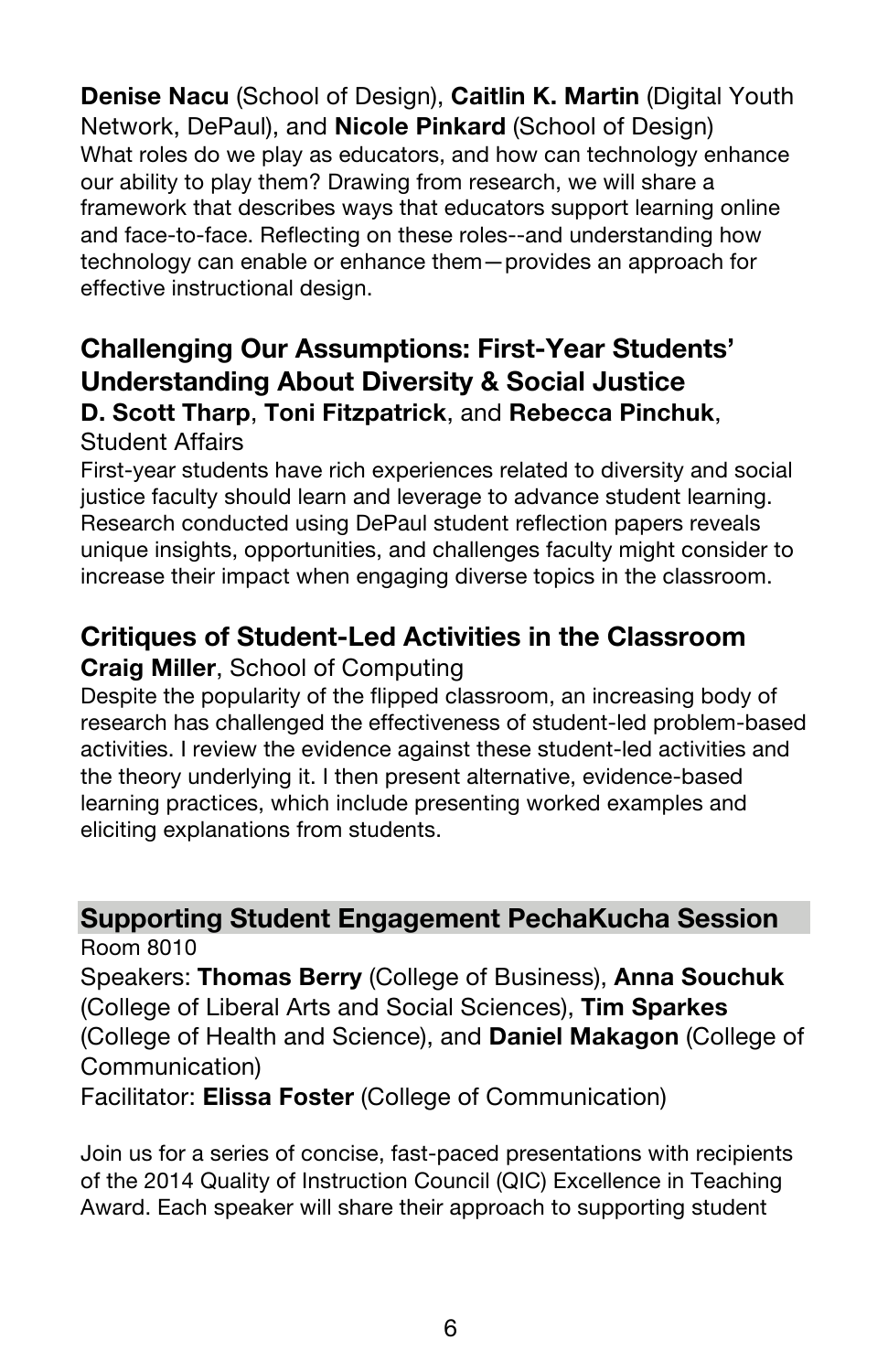engagement using the PechaKucha presentation format, where they will show 20 slides for 20 seconds each.

### **1:00 – 2:00**

### **Crowd-Sourcing for Best Practices: Helping Students Succeed with Better Writing**

Room 8011

### **Jill O'Mahony Stewart** and **Judy Friedman**, Public Relations and Advertising

Part brainstorm, part speed networking, this interactive workshop will crowd-source student writing issues and faculty solutions using the Affinity Method. Come armed with frustrations as well as best practices to share. The workshop lasts 60 minutes, but the discussion will continue through a LinkedIn faculty networking group.

### **Experimenting with Reflection**

Room 8009

### **The Benefits of Self-Explanation**

### **Amber Settle**, School of Computing

In self-explanation studies learners explain the meaning of content as they study a target domain. Numerous studies have found correlations between high-quality self-explanations and learning gains. We discuss results from several domains including the sciences, math, history, language arts, and computing, discussing both the set-up and conclusions from the experiments.

### **Creating Library and Academic Insiders Through Collaborative Reflective Writing**

### **Heather Jagman**, University Library

Reflection papers can be an effective way to invite students to connect personal experiences to new academic experiences, and reinforce their identity as successful members of the academic community. Results of a co-curricular assessment project demonstrate how students can contribute to their own information literacy and academic success.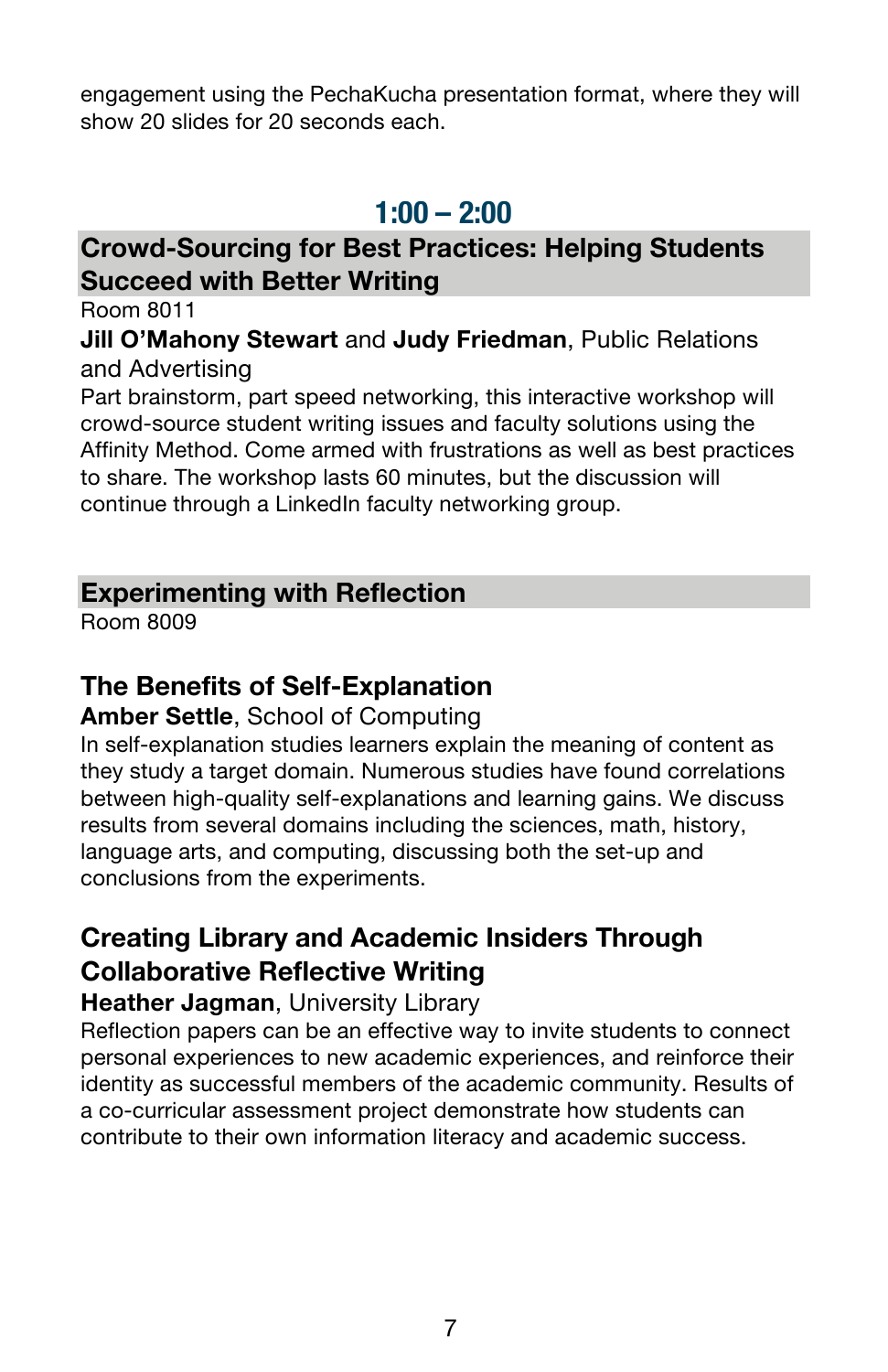### **Wherever You Go, There You Are: Mindfulness for Lifelong Learning**

### **Helen Damon-Moore**, Steans Center

Have you ever arrived at your destination, only to realize that you have little memory of your actual journey? Too often we and our students bring the same level of non-awareness to our teaching and learning. This presentation will highlight the benefits of mindfulness and its relevance to creating engaging courses that help to foster meaningful, transformative learning.

### **Student Insights**

Room 8010

### **Instructor Comments on Student Papers: Student Perspective**

**Darsie Bowden**, Writing, Rhetoric and Discourse

Most experts agree that instructors have the most influence on the intellectual growth of student writers in the act of commenting on a student's work-in-progress. But the scholarship in the field has thus far focused primarily on the teacher's perspective and is only beginning to explore how students actually make use of teacher comments. This project investigates the student perspective. Through examination of student papers (both papers with comments and students' revisions), interviews and demographics, this project makes use of grounded theory to document what happens between the teacher's comment and the revised draft, with the goal of improving the ways instructors comment on student work.

### **Secrets of a Writing Center Tutor**

**Lauri Dietz** and **Theresa Bailey**, University Center for Writingbased Learning

Please join us for a discussion with Writing Center Tutors about effective writing assignment design. Tutors can be particularly valuable resources because every year they work closely with hundreds of different students on hundreds of different assignments. Tutors will share recommendations for helping students complete writing assignments successfully.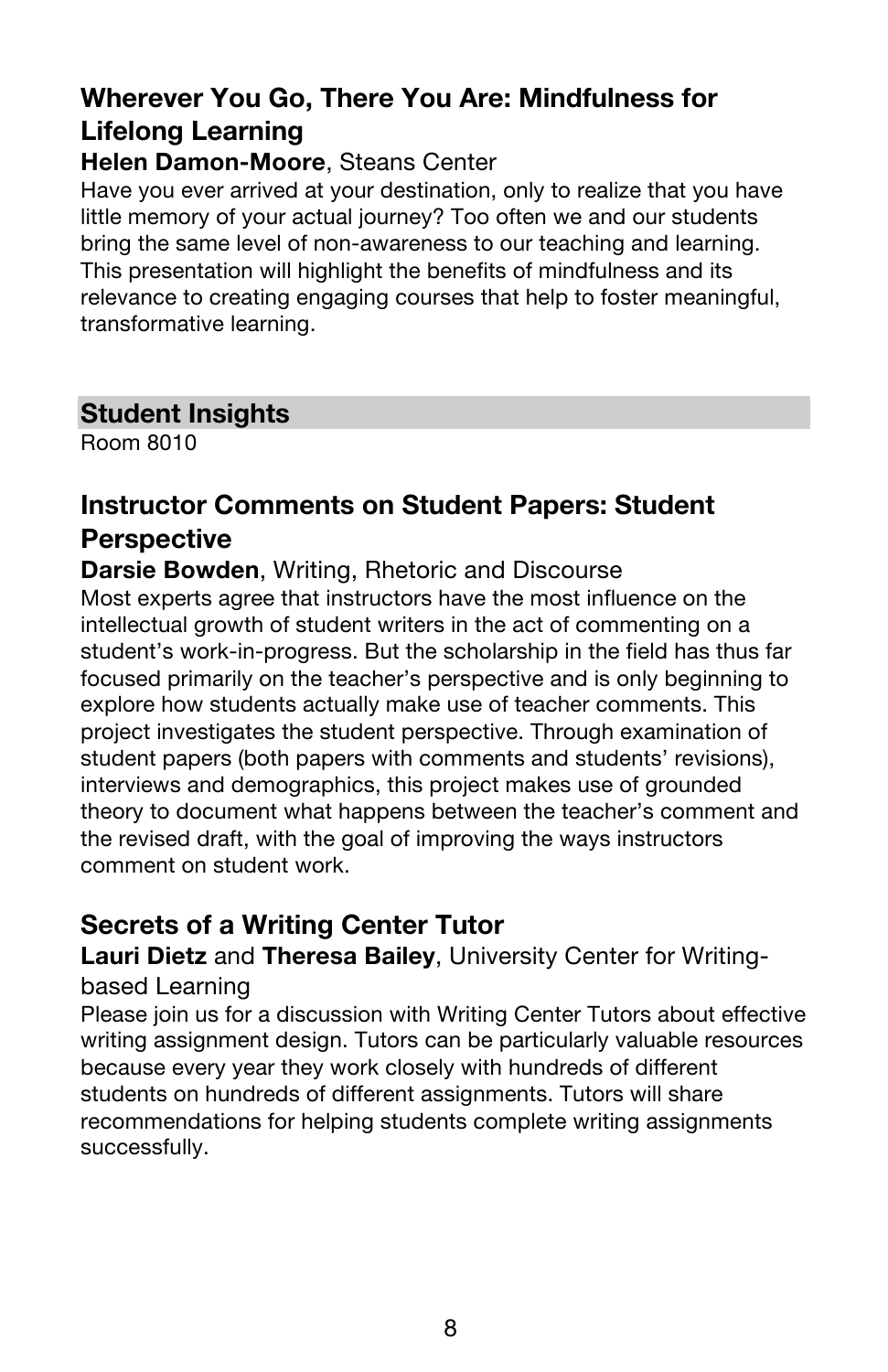### **How to Create a Global Experiential Learning Course**

**Daniel Clark** (University Internship Program), **Lynne Copp** (University Internship Program), and **Gena Lenti** (UIP367 Student) The University Internship Program's course, Global Perspectives (UIP367), uses the foundation of experiential learning to integrate career development techniques with students' roles as global citizens. Students in the course develop a reciprocal relationship between their DePaul coursework and their global experiential learning internship in Honduras.

### **2:15 – 3:15**

### **Guiding Students in Metacognition**

Room 8002

**Caryn Chaden** (Academic Affairs), **Julie Bokser** (Writing, Rhetoric and Discourse), **Sarah Brown** (Faculty Instructional Technology Services), **Michelle Navarre Cleary** (School for New Learning), **Michael Moore** (Writing, Rhetoric & Discourse), **Eileen Seifert** (Writing, Rhetoric & Discourse), **Kathryn Wozniak** (School for New Learning), and **Liliana Zecker** (College of Education) Students learn more effectively when they reflect on their learning. Eportfolios provide an opportunity to develop such "metacognition. " However, many faculty have limited experience either assigning or assessing such work. This interactive workshop reports the findings of a research project focused on metacognition in e-portfolios and offers an opportunity to try possible applications.

### **Teaching Diverse Student Audiences**

Room 8009

### **The Frontiers of Learning: Special Challenges in Education Today**

**Paul Bodine**, Driehaus College of Business

How do we instill in students a respect for professional ethics? How do we create community among students who live in different time zones? In this session, you will learn about classroom and distance learning solutions found to be effective in executive education. Participants will also brainstorm ways that we can work together across the university to develop new techniques for meeting tomorrow's increasingly demanding learning challenges.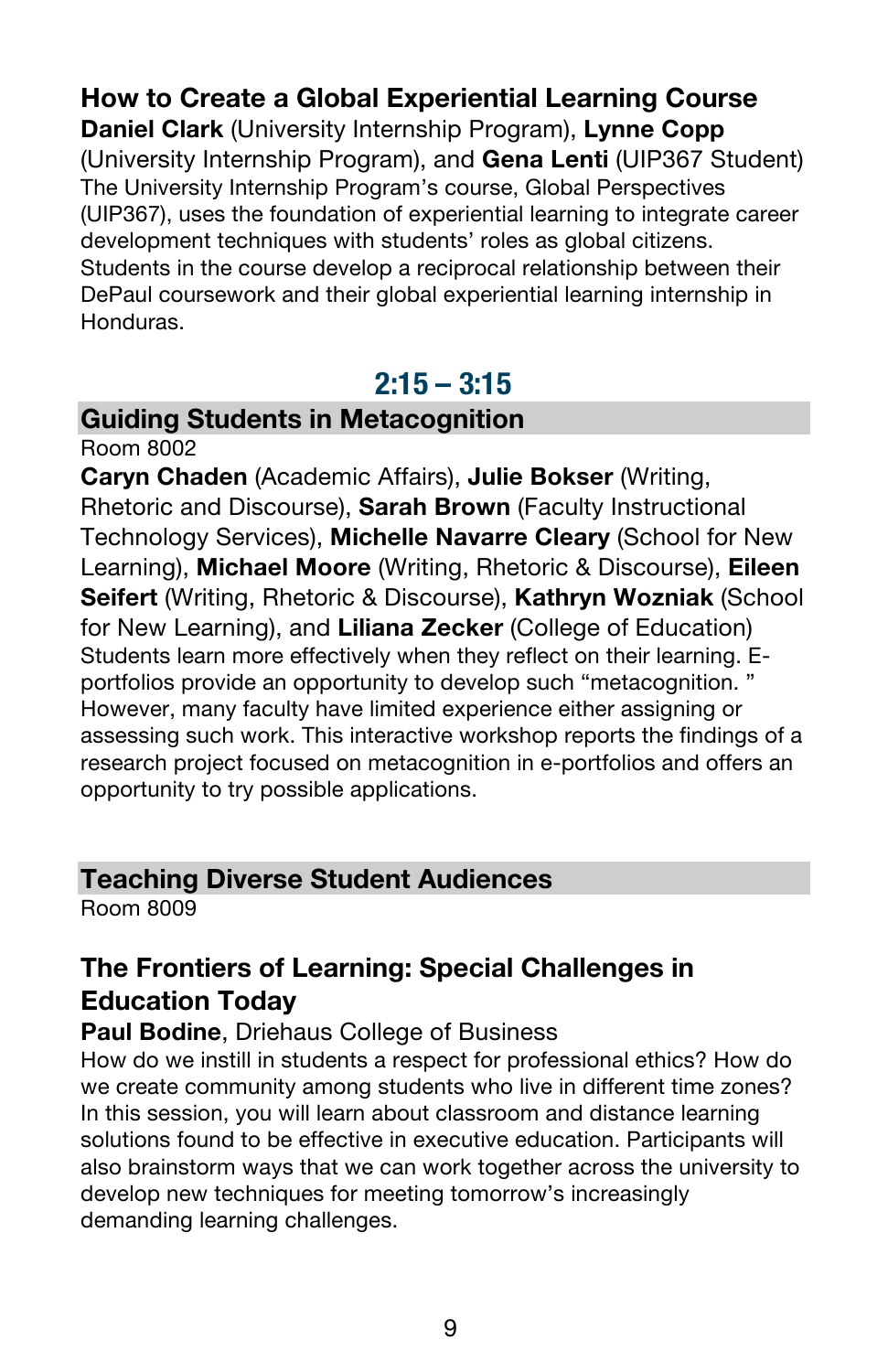### **Teaching Non-native English Writers; or, How Do I Grade That?**

### **Margaret Poncin**, Writing, Rhetoric & Discourse

This presentation will discuss current research that informs how we can evaluate the writing of non-native English speakers. Importantly, we will consider this evidence in light of the realities faculty face: a necessity for fairness, the desire to maintain rigor, and, of course, the need to protect their time.

### **Blended Course Design and Delivery for Traditional Versus Adult Students**

**Zoaib Mirza**, College of Computing and Digital Media There is no fixed definition of blended learning. Everyone uses a different approach to the design and delivery of blended courses. Student demographics are key to identify which model works for your class. SNL and CDM have different student populations. In this session participants will learn how at SNL and CDM, based on student feedback, different approaches were used to design and deliver blended courses, and how it was received by students.

### **Active Learning**

Room 8010

### **Learning Theory → Game Theory: MMRPG and Learner-Centered Classrooms**

### **Kathryn Burns-Howard**, History

Learning principles and developmental psychology inspired Kathryn Burns-Howard to transform her history teaching—with games! Massive Multiplayer [Historical] Role Playing Games emphasize deep understanding and lasting skills. Tackling problems from acid rain to astronomy, Confucius to civil war, faculty use immersive games to retrofit liberal arts classrooms for today's learners.

### **Student Decision Making in Large Group Discussion Mary Bridget Kustusch**, Physics

When students work together, they need to negotiate the roles and decision making within the group. We discuss research on the decisionmaking within a large group discussion, focusing on the role of the instructor and on one student's shifts in decision-making behavior. We conclude by discussing implications for activity-based instruction.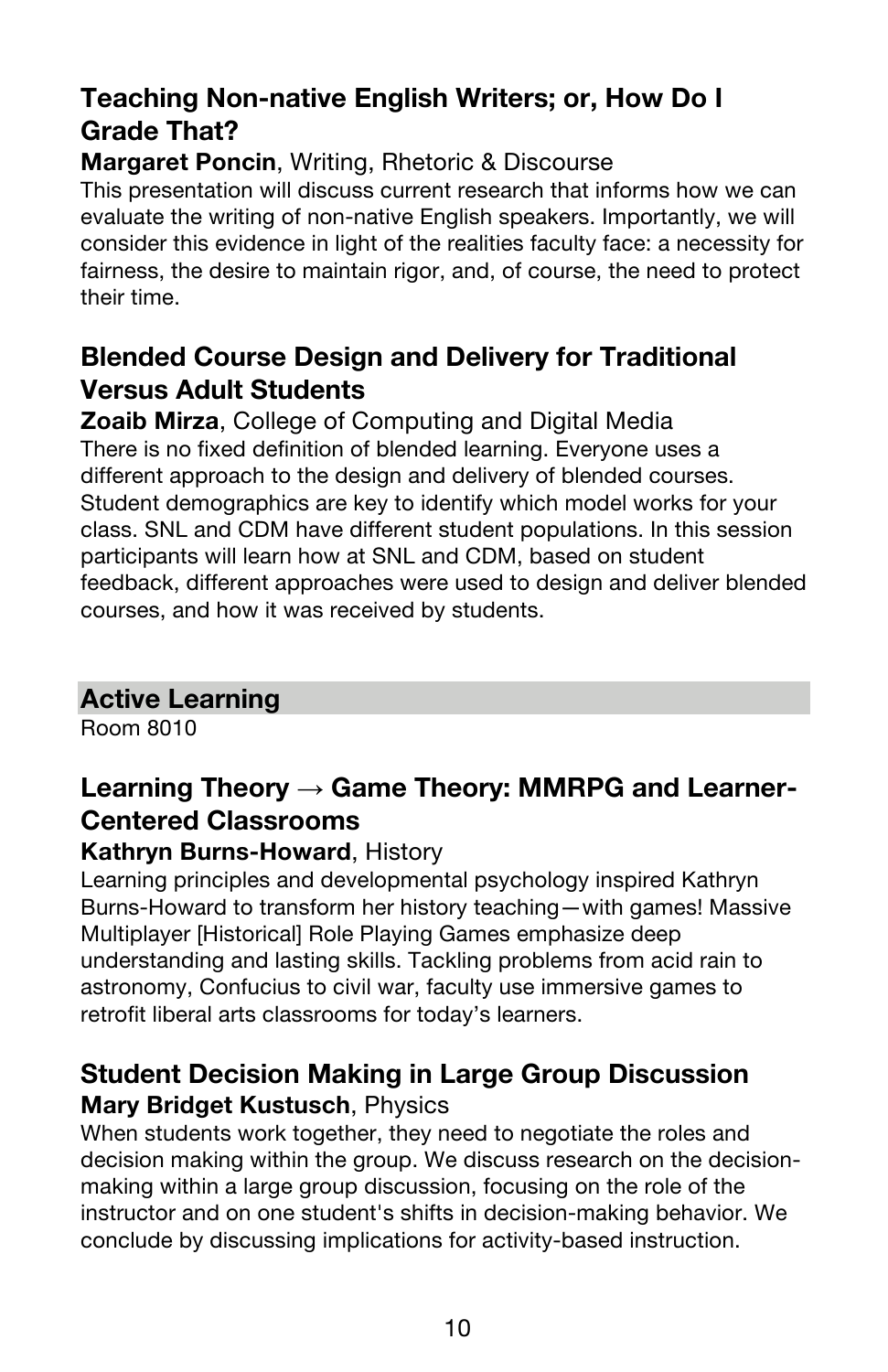### **We're Still Going to Ghana! Moving from Disappointment to Empowerment**

### **Derise Tolliver Atta** and **Osofo Kwesi Atta**, School for New Learning

This presentation explores how students' negative affect, e.g. disappointment, can serve as a catalyst for connecting personal experiences with course content, to help deepen critical inquiry skills, support learning, and to encourage empowerment, civic engagement and creative collaboration. The case of a cancelled study abroad course will be examined.

### **3:30 – 4:30**

### **Workshop with the Keynote Speaker**

Room 8005

### **How Students Learn: Strategies for Teaching from the Psychology of Learning**

**Todd Zakrajsek**, University of North Carolina at Chapel Hill What can instructors do to facilitate learning when they encounter students who seem uninterested and even apathetic toward course content and assignments? Part of the responsibility for learning belongs to students, but as faculty, we can find new ways to motivate, inspire, and maybe even cajole students to learn. In this workshop we will explore how instructors can make classroom learning, perhaps one of the most artificial learning settings, a more meaningful experience for students. The workshop facilitator will use theories of learning and motivation as a basis for creating strategies to increase student engagement in course content and class sessions.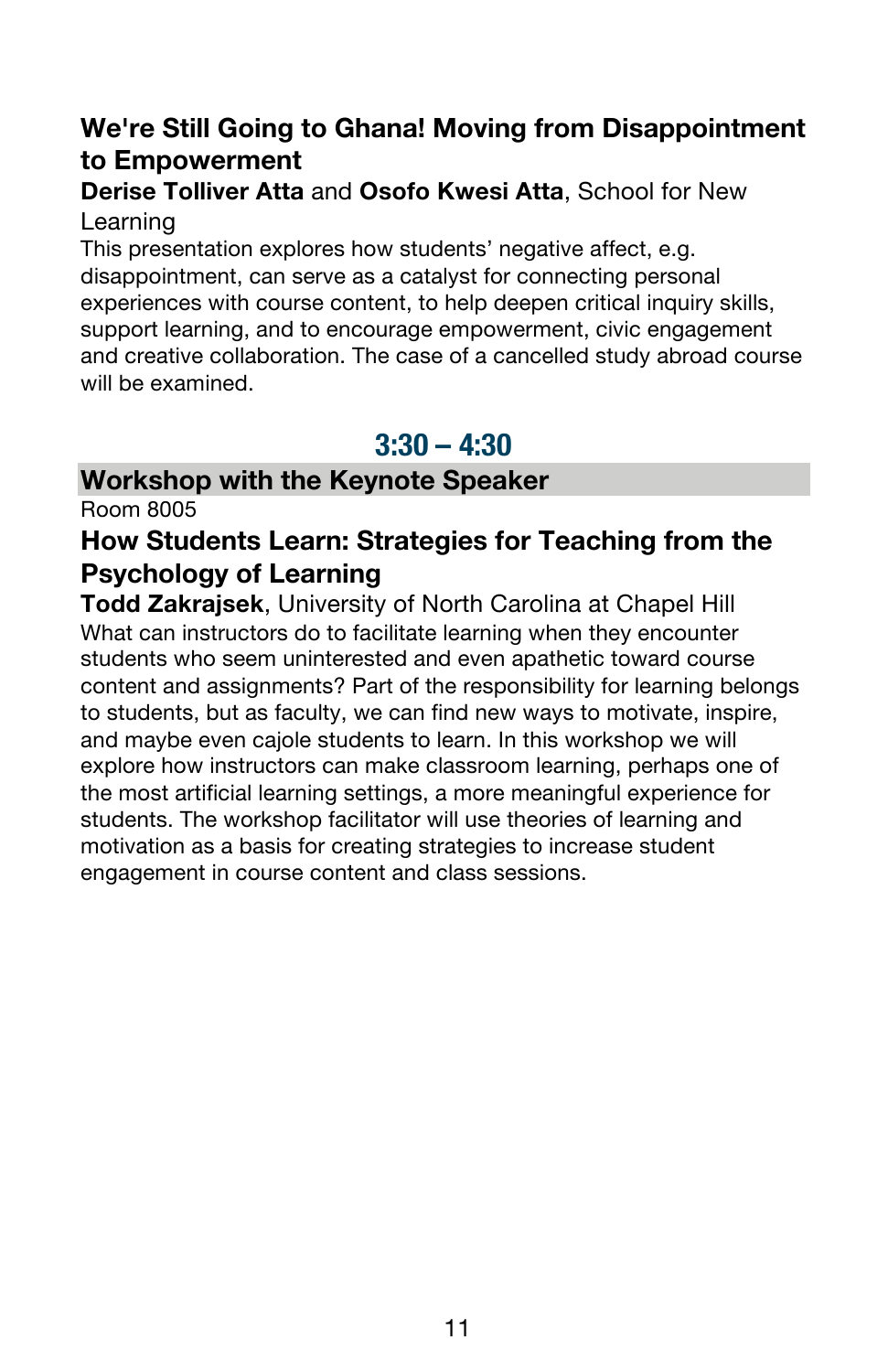## **RESOURCE FAIR 3:15 – 5:00**

Please join us in the foyer outside room 8005 for an opportunity to mingle with colleagues and visit with representatives from the campus resources listed below.

Wine, beer, and hors d'oeuvres will be served from 4 to 5 PM.

### **Assessment Certificate Program**

The Assessment Certificate Program is a workshop-based program designed to provide training and support to faculty and staff engaged in the assessment of student learning. The program is a collaboration between DePaul and Loyola Universities. All faculty, staff, and students are welcome to participate in either the certificate program or workshops.

### **De-Mystifying the Academic Integrity Process at DePaul**

The Academic Integrity Board's table will be devoted to the theme "De-Mystifying the Academic Integrity Process at DePaul." The table will promote awareness of the Academic Integrity Board. The goal of the presentation is to clarify how the Academic Integrity Board works to promote a culture of integrity at DePaul.

### **Division of Student Affairs**

Come learn about the programs and services offered across the 15 departments within the division of Student Affairs, particularly those in the Center for Students with Disabilities, Office of Religious Diversity, University Counseling Services, and Office of Health Promotion and Wellness.

### **Engaging Students with Scholarly Publishing**

DePaul students are publishing scholarly work on Via Sapientiae, DePaul's Institutional Repository. Projects include DePaul Discoveries Journal, the Asian American Art Oral History Project and French poetry in the annual journal, *Mille-Feuille Magazine Littéraire*. Administered by Library Digital Services, the platform is flexible, engaging and easy to use.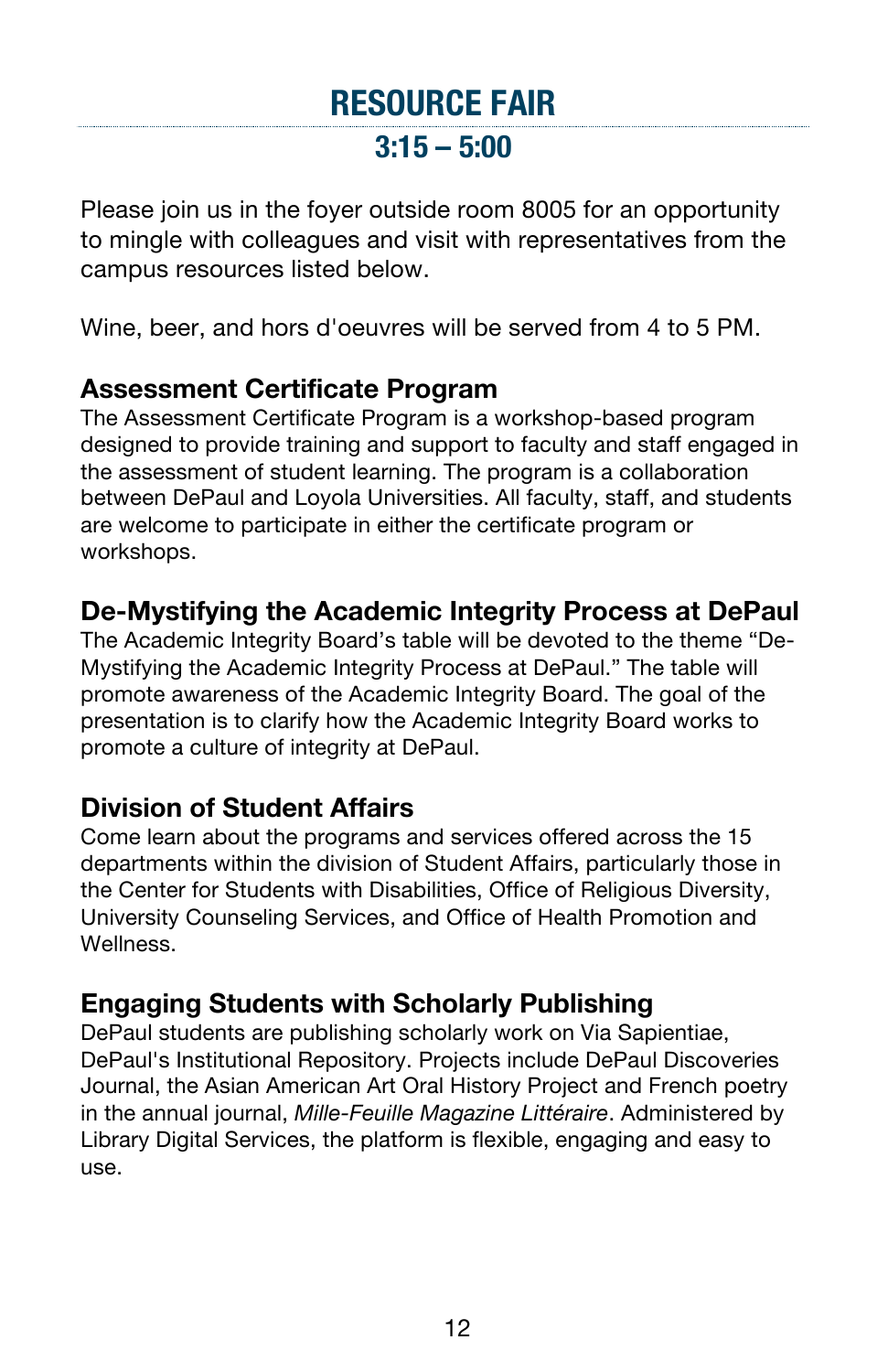### **Faculty Instructional Technology Resources**

Are you interested in adding global perspectives to your courses or enhancing your teaching with technology? Get answers from Faculty Instructional Technology Services about a variety of instructional technology initiatives, including mobile learning, online and hybrid course design, flipped classrooms, and global learning experiences.

### **Helping Students Excel: Wellness as an Academic Tool**

Statistics prove it: students who frequently visit the Ray Meyer Fitness and Recreation Center have higher GPAs than infrequent users. Learn about the wellness programming Campus Recreation offers to students (faculty and staff too!).

### **Lynda.com**

DePaul students, faculty, and staff have free access to a vast online library of instructional videos covering the latest software, creative, and business skills. Taught by accomplished teachers and recognized industry experts, Lynda.com is a high-quality resource for students, faculty, and staff looking to develop skills in Microsoft Office, Adobe Creative Suite, Mac & Windows, SPSS, Tableau, databases, web design, social media, photography, audio & video, design, animation, business, and a wide range of other topics.

### **Media Production and Training**

Media Production and Training (MPT) in Information Services provides technical training to the DePaul community, allowing employees and students to fully utilize current technologies. MPT offers both online training resources, like Lynda.com, as well as campus workshops on topics such as Microsoft Excel, Microsoft SharePoint, and Powering your Presentations. MPT can also create training specific for your department.

### **The Society of Vincent de Paul Professors, SoTL Committee**

The Scholarship of Teaching and Learning (SoTL) committee of the Society of Vincent de Paul Professors invites faculty and staff interested in embarking on SoTL projects to come to this table for information about launching their research. Individualized feedback on possible projects in a variety of disciplines will be provided.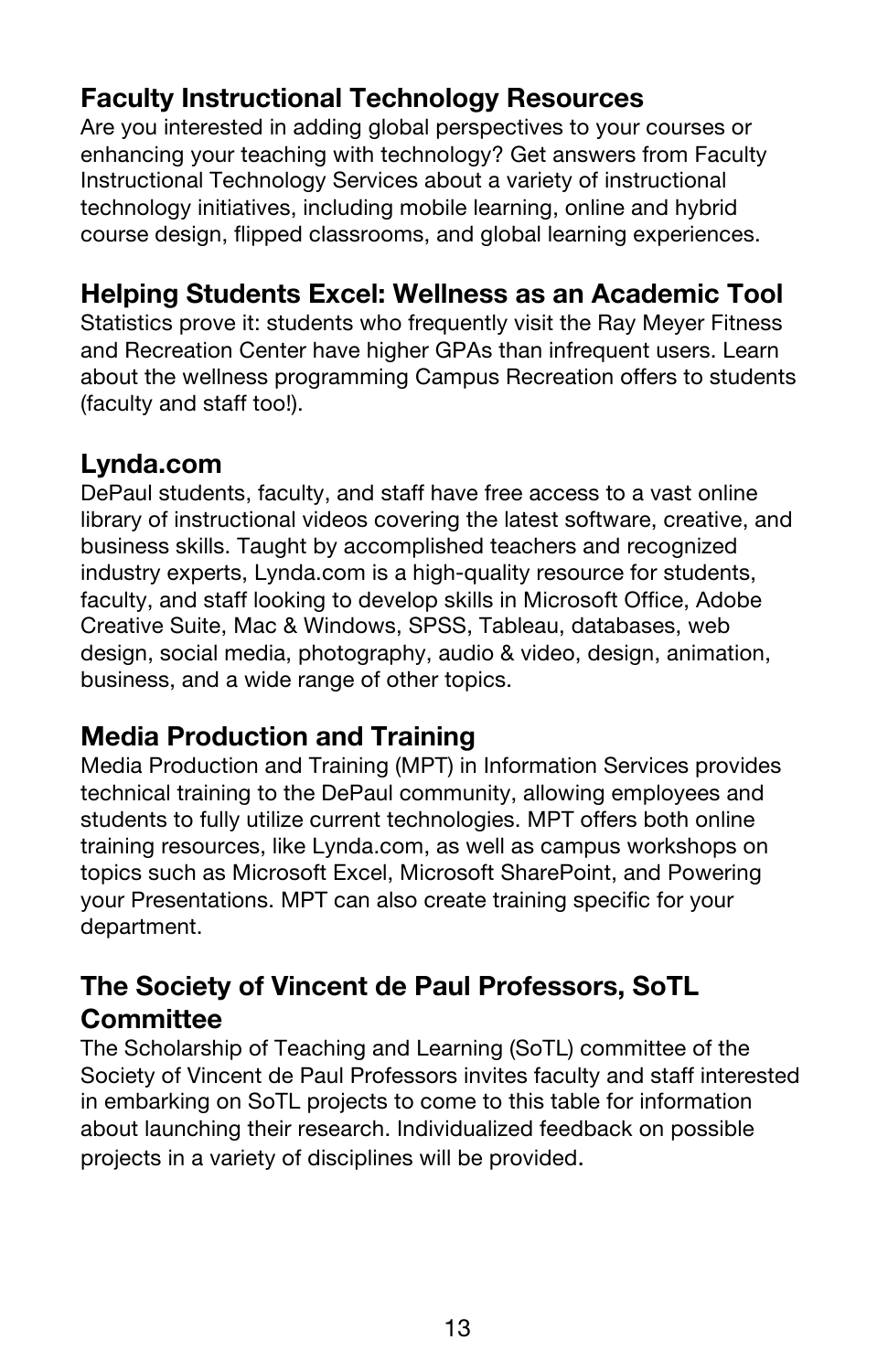### **Stean's Center for Community-based Service Learning**

Consult with the Steans Center on ideas for community-based service learning courses, assignments to promote self-reflection, possible community partners, departmental service learning initiatives, and more.

### **Supplemental Instruction**

Supplemental Instruction (SI) utilizes collaborative learning pedagogy to help students successfully complete historically difficult classes through peer-assisted study sessions. Program staff will be available at the reception to discuss how SI can serve as a resource for your students by helping them identify effective study strategies for their courses.

### **Teaching Commons #firstgen Story Project**

Share your first-generation story with the Teaching Commons. Let others know how you did it. Let them know they can do it, too.

### **Teaching and Learning Certificate Program**

Are you hoping to reinvigorate your teaching, identify best practices, or explore new approaches? Consider joining the Teaching and Learning Certificate Program (TLCP), a community where DePaul faculty and instructional staff share, discuss, and evaluate teaching strategies. Stop by the table to find out more about the program and explore past participants' teaching portfolios.

### **University Center for Writing-based Learning**

Come learn about all the resources the UCWbL offers to support writing and the teaching of writing!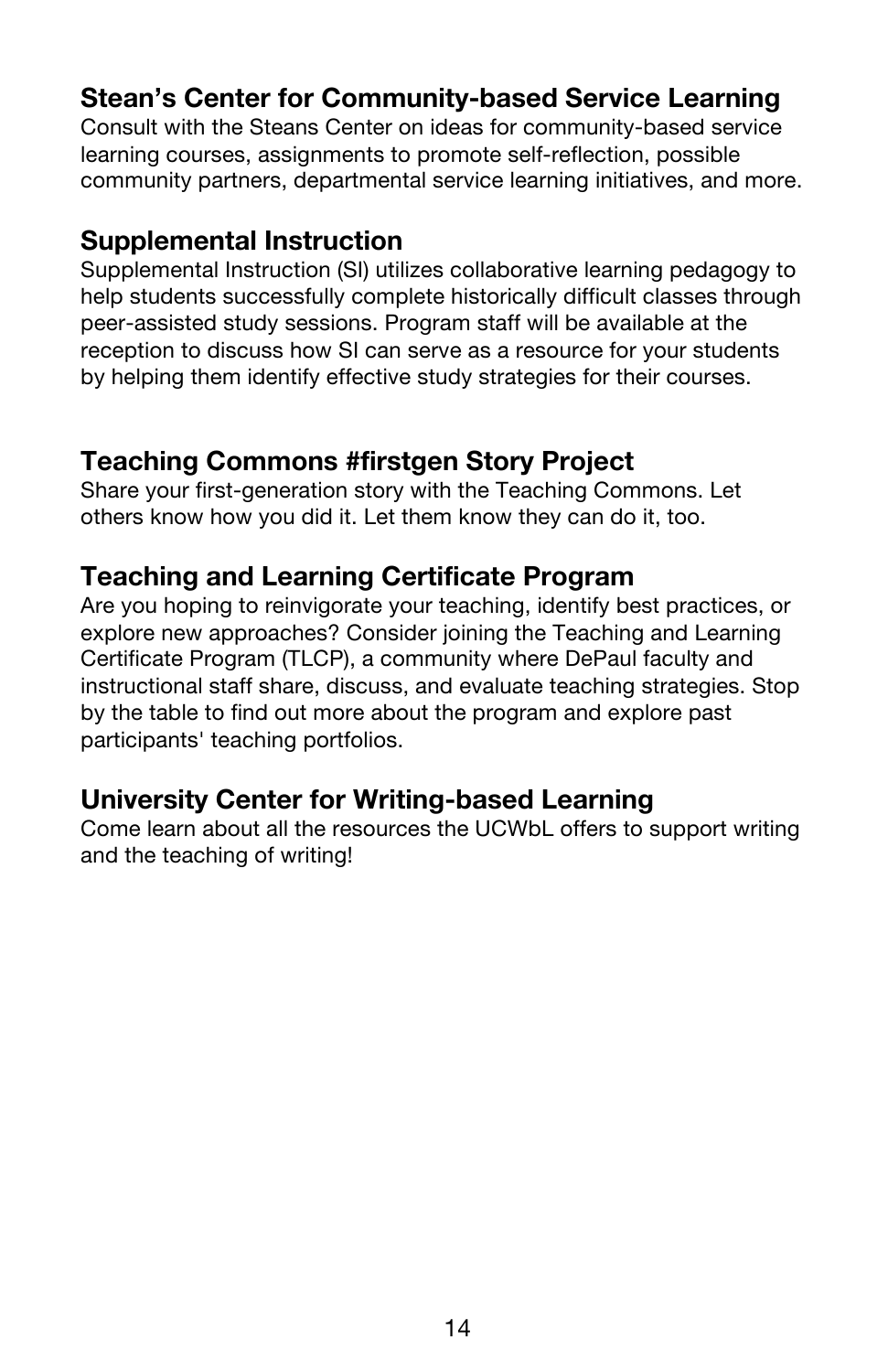# **RECOGNITION CEREMONY**

During lunch in room 8005, Caryn Chaden (Associate Provost for Student Success & Accreditation) and Gian Mario Besana (Associate Provost for Global Engagement & Online Learning) will recognize recipients of the following certificates and awards:

### **Teaching and Learning Certificate Program**

A workshop-based program where faculty and instructional staff at DePaul enrich their teaching practices in collaboration with colleagues from across the university. To receive a certificate, individuals participate in six workshops and create a digital teaching portfolio.

### **Assessment Award**

Every year department and program committees are charged with assessment of student learning in their areas. This award recognizes the year's best assessment project and report.

### **Sprit of Assessment Award**

This award recognizes an individual or small group of individuals who has made extraordinary efforts to promote a culture of assessment at DePaul University.

### **Assessment Certificate Program**

This workshop-based program provides training and support to faculty and staff engaged in the assessment of student learning. To receive a certificate, individuals participate in six workshops and develop a culminating assessment project.

### **Quality Matters (QM) Stars**

The QM Star award recognizes quality online and hybrid courses created by graduates of the DePaul Online Teaching Series (DOTS) program. These courses have received a perfect score as part of DePaul's internal Quality Matters (QM) review process. The Quality Matters Rubric is a nationally recognized instrument for quality assurance of online and hybrid course design.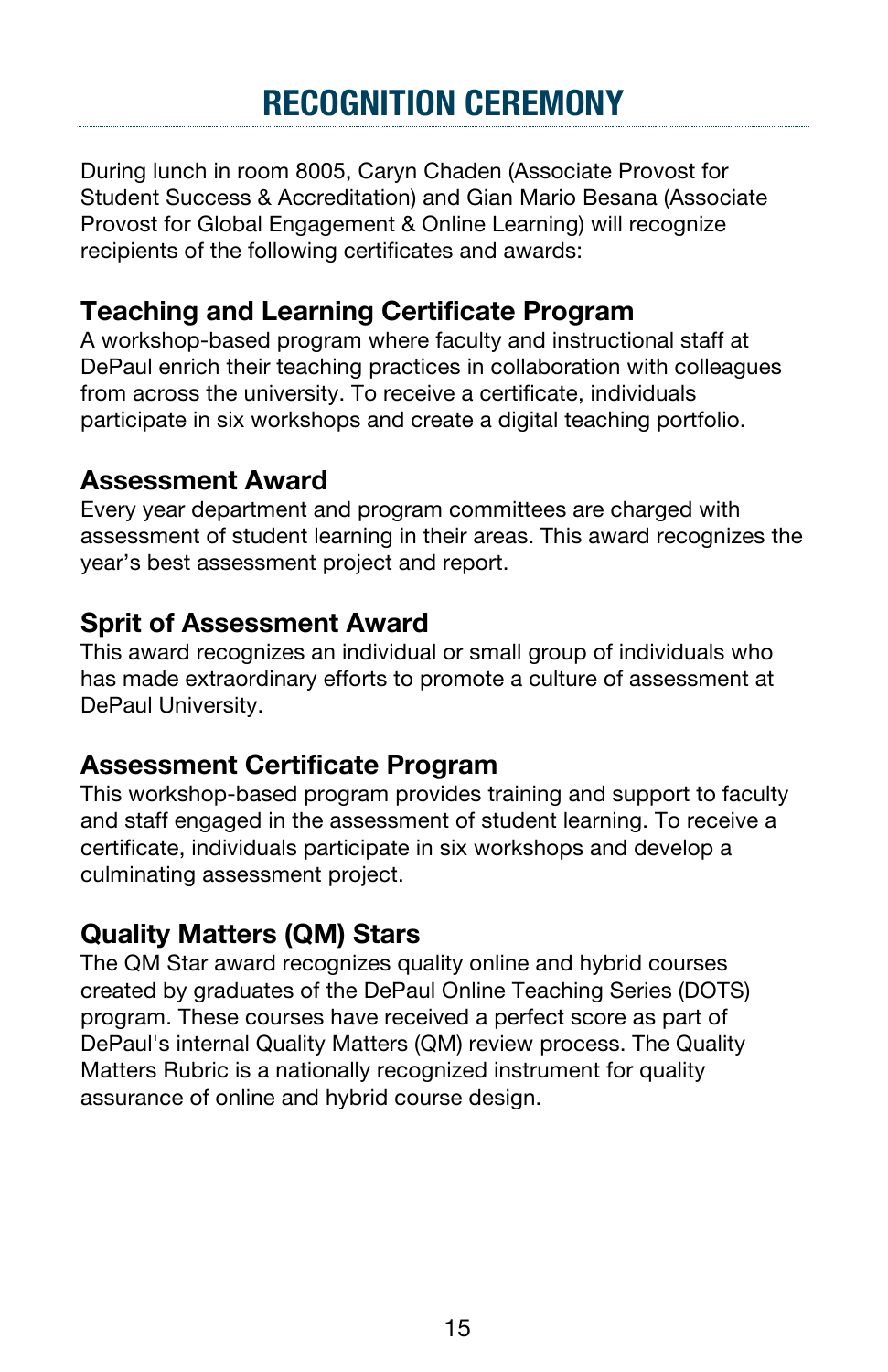# **RIBBONS**

Past conference participants report that one of the most valuable aspects of the event is the opportunity to connect with colleagues across disciplines. When you see someone wearing a ribbon attached to their name badge, feel free to strike up a conversation.

Here's a helpful guide to all of the ribbons worn by conference participants:

| <b>Staff</b>                                | are on hand to provide assistance and answer any<br>questions you have about the conference.                                                                                 |
|---------------------------------------------|------------------------------------------------------------------------------------------------------------------------------------------------------------------------------|
| <b>Presenters</b>                           | are sharing their ideas at the conference today. Ask them<br>about the talk, panel, or workshop that they're<br>presenting.                                                  |
| <b>Facilitators</b>                         | are moderating the concurrent sessions. They are<br>responsible for ensuring the sessions run smoothly and<br>for facilitating session evaluations.                          |
| <b>TLCP Grads</b>                           | have completed the Teaching and Learning Certificate<br>Program. Ask them about their teaching portfolios.                                                                   |
| <b>ACP Grads</b>                            | have completed the Assessment Certificate Program.<br>Ask them about their assessment projects.                                                                              |
| <b>DOTS</b><br><b>Alums</b>                 | have completed the DePaul Online Teaching Series. Ask<br>them about their experiences teaching online.                                                                       |
| <b>QM Stars</b>                             | have developed an online or hybrid course that received<br>a perfect score in a Quality Matters (QM) Review.                                                                 |
| <b>Global Learning</b><br><b>Experience</b> | These attendees are recipients of Global Learning<br>Experience grants. Ask them about their efforts to<br>integrate meaningful, global conversations into their<br>courses. |
| <b>Mobile Learning</b><br><b>Initiative</b> | These attendees are using mobile devices to enhance<br>teaching and learning. Ask them about tools and<br>strategies to make learning more portable and<br>engaging.         |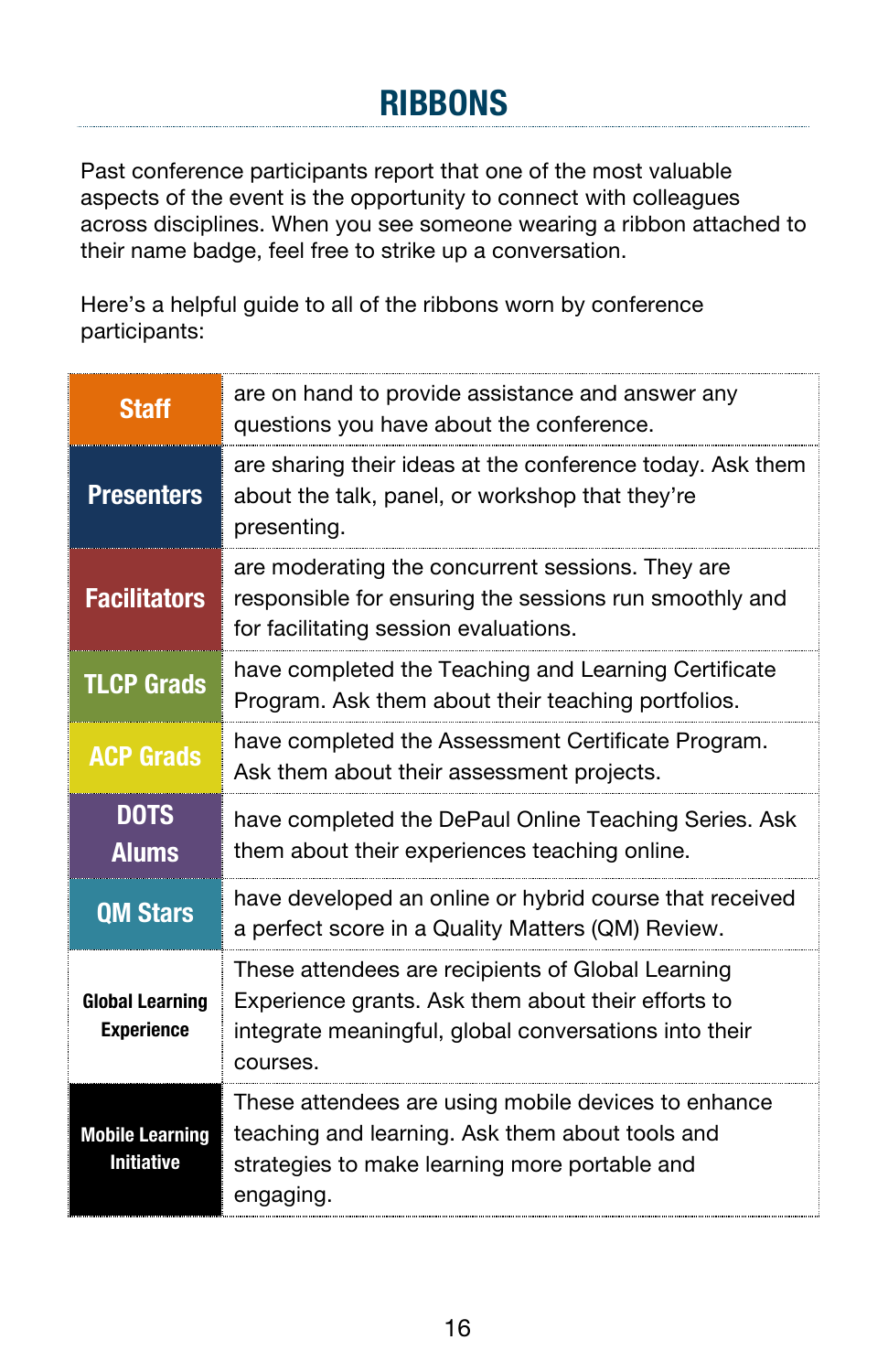### **SPONSORS**

Committee on Learning & Teaching Office for Teaching, Learning & Assessment Faculty Instructional Technology Services Quality of Instruction Council

### **CONFERENCE PLANNING COMMITTEE**

**Lauri Dietz**, University Center for Writing-based Learning **Sharon Guan, Faculty Instructional Technology Services Ellen Meents-DeCaigny**, Student Affairs **Michael Moore**, Committee on Learning & Teaching **Jen O'Brien**, Office for Teaching, Learning & Assessment **Joe Olivier**, Office for Teaching, Learning & Assessment **Ruben Parra**, Office for Teaching, Learning & Assessment **Allie Romano**, Office for Teaching, Learning & Assessment **Erin Sella**, Office for Teaching, Learning & Assessment **Daniel Stanford**, Faculty Instructional Technology Services **Jen Sweet**, Office for Teaching, Learning & Assessment

### **PROPOSAL REVIEWERS**

**Mike Hernandez**, Writing, Rhetoric & Discourse **Michael Moore**, Committee on Learning & Teaching **Kyle Peterson**, Committee on Learning & Teaching **Amira Proweller**, Committee on Learning & Teaching **Howard Rosing**, Committee on Learning & Teaching **Jun Xu**, Committee on Learning & Teaching

### **SPECIAL THANKS**

Sarah Brown, Jennifer Keplinger, Melissa Koenig, Elissa Foster, Sara Hernandez, Alex Joppie, Bo Ju, Olga Kaler, Erica Loken, Josh Lund, Kevin Lyon, Ashanti Morgan, Arthur Ortiz, Matthew Pearson, Dylan Plachta, Mark Pohlad, Rachel Pomeroy, Lisa Ramos-Terrescano, Anna Scheldrup, and Bridget Wagner.